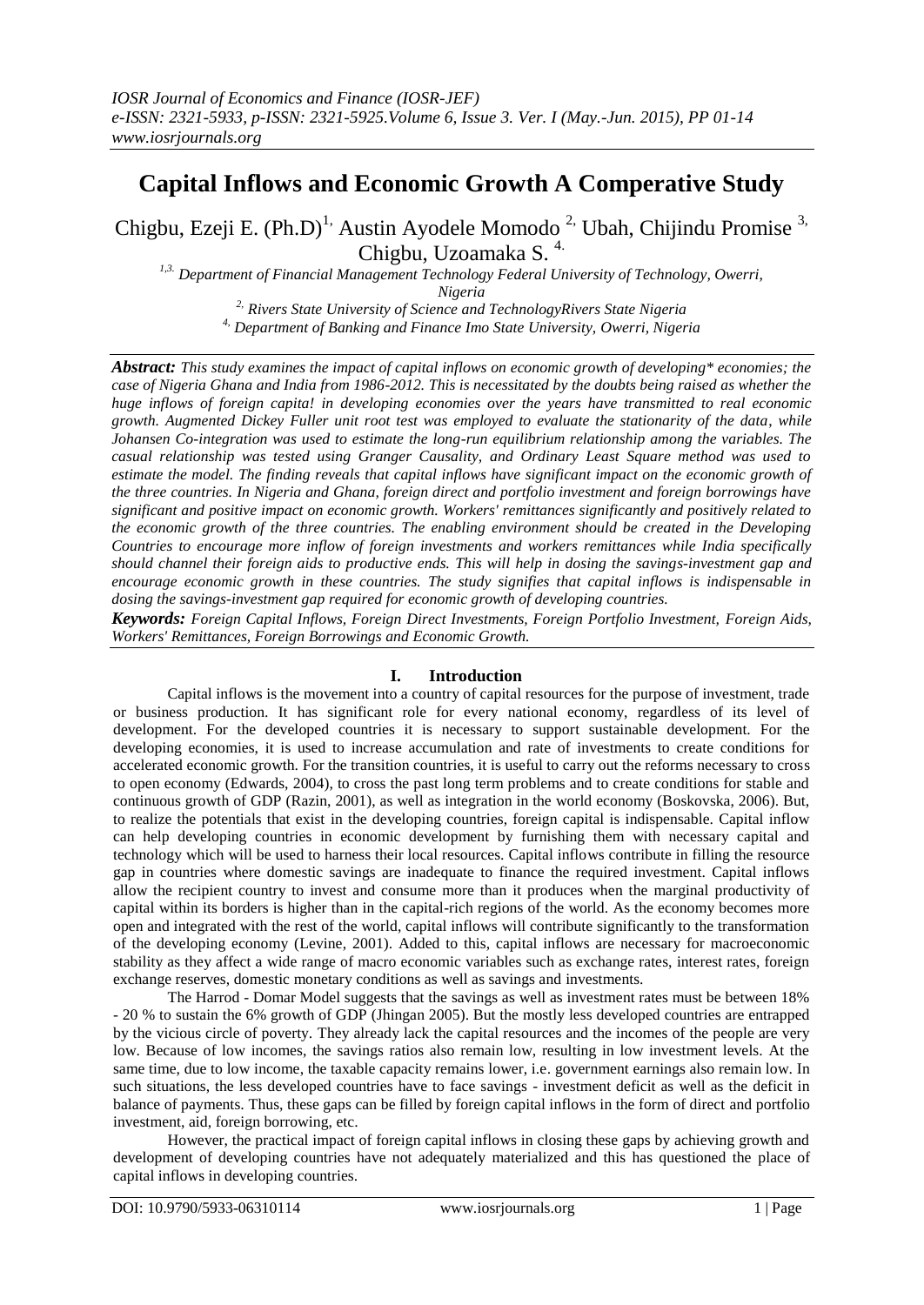## **II. Literature Review**

There exist two strands of literature on the role of foreign capital inflows on economic growth. The first proponents assert that overseas capital inflow is necessary and sufficient for economic growth in the less developed countries (Gupta, 1970). They claim that there exists a positive relationship between capital inflows and economic growth because it complements domestic resources and also supplements domestic savings. Furthermore, foreign inflows assists in closing the foreign exchange gap, provides access to modern technology and managerial skills, and allow for easier access to foreign market (Over, 1975). The second proponents are related to the emergence of the view that external capital exerts significant negative effects on the economic growth of recipient countries. According to this view, foreign capital is fully consumed and substitutes rather than compliments domestic resources. Furthermore, foreign inflows assist to import inappropriate technology, distorts the domestic income distribution, and encourages a bigger, inefficient and corrupt government in developing countries (Griffin and Enos, 1970). In reaction to the above, the issue of poor economic performance and growth of developing economies have become so worrisome that it has called for a wide range of researches and discussions. Capital inflow is identified in the literature both theoretically and empirically as an important catalyst for the required growth. From the foregoing, it appears to be ineffective in salvaging the developing economies despite the huge inflows of capital, as there is significant evidence of abject poverty, high rate of unemployment, decaying infrastructure, high mortality rate among others World Bank (2013). It is against this backdrop that this study is designed to find how these inflows have over the years contributed to the growth and development of these economies.

## **2.0 Theoretical Framework**

There are a number of theories explaining foreign capital investment. Except for the MacDougall-Kemp hypothesis, FDI theories are primarily based on imperfect market conditions while a few among them are based on imperfect capital market. Others take non-economic factors into account. Still others explained the emergence of Multi National Corporations, (MNCs) exclusively among developing countries.

## **2.1.1 MacDougall-Kemp Hypothesis**

One of the earliest theories of capital inflows was developed by MacDougall (1958) and subsequently elaborated by Kemp (1964). According to the hypothesis, assuming a two-country model - one being the investing country and the other being the host country, and the price of capital , being equal to its marginal productivity, capital moves freely from a capital abundant country to a capital scarce country and in this way the marginal productivity of capital tends to equalize between the two countries. This leads to improvement in efficiency in the use of resources that leads ultimately to an increase in welfare. Despite the fact that the output in the investing country decreases in the wake of foreign investment outflow, national income does not fall in so far as the country receives returns on capital invested abroad, which is equivalent to marginal productivity of capital times the amount of foreign investment. So long as the income from foreign investment is greater than the loss of output, the investing country continues to invest abroad because it enjoys greater national income than prior to foreign investment. The host country too witnesses increase in national income as a sequel to greater magnitude of investment, which is not possible in the absence of foreign investment inflow.

#### **2.1.2 Industrial Organization Theory**

The industrial organization theory is based on an oligopolistic or imperfect market in which the investing firm operates. Market imperfections arise in many cases, such as product differentiation, marketing skills, proprietary technology, managerial skills, better access to capital, economies of scale, governmentimposed market distortions, and etc. Such advantages confer on Multi- National Companies an edge over their competitors in foreign locations and thus, help compensate the additional cost of operating in an unfamiliar environment. One of the earliest theories based on the assumptions of an imperfect market was propounded by Stephen Hymer, (1976). To Hymer, a multinational firm is a typical oligopolistic firm that possesses some sort of superiority and that looks for control in an imperfect market with a view to maximizing profits. Despite the fact that the international firm is posted disadvantageous<sup> $\wedge$ </sup> in a foreign host country where it has not intimate knowledge of language, culture, legal systems and consumers' preference, it possesses certain specific advantages that outweigh the disadvantages. The firm-specific advantages in Hymer's view are mainly the technological advantages that help the firm to produce a new product different from the existing one. It is in fact related to the possession of knowledge, which helps in developing special marketing skills, superior organizational and management set-up, and improved processing. What is significant in this theory is that these advantages are transmitted more effectively from one unit to the other irrespective of their geographical distance. Since the market is imperfect, rival firms do not avail of the technological advantage. International firm harvests huge profits. Caves (1971) feels that firm-specific advantages are transmitted more effectively if the firm participates effectively in the production in the host country than through other ways such as export or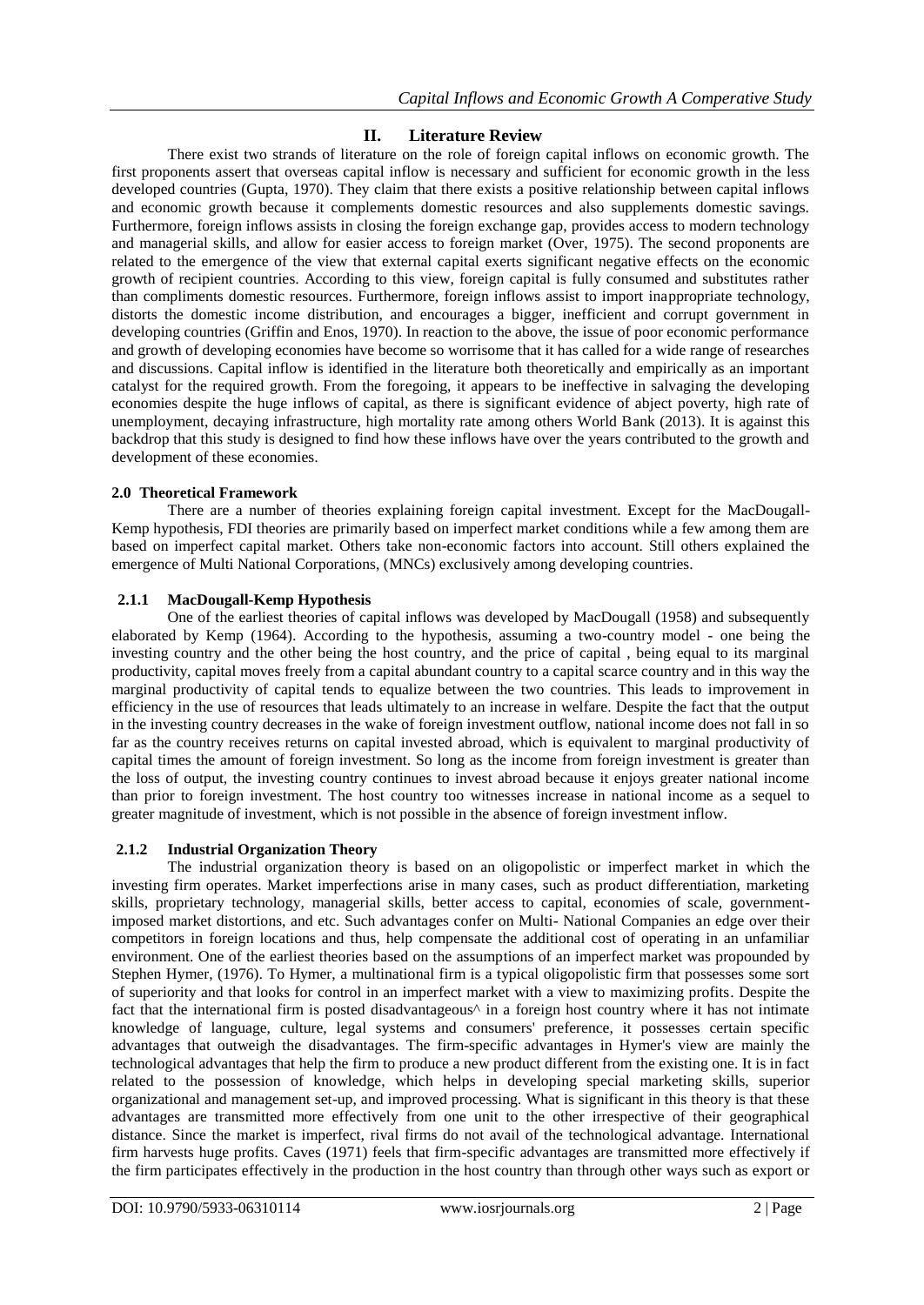licensing agreements.

## **2.1.3 Location-Specific Theory**

'Hood and Young, (1979) stress upon the location-specific advantages. They argue that since real wage cost varies among countries, firms with low cost technology move to low wage countries. Again, in some countries, trade barriers are created to restrict import. Multi-National Corporations (MNCs) invest in such countries in order to start manufacturing there and evade trade barriers. Sometimes it is the availability of cheap and abundant raw material that encourages the MNCs to invest in the country with abundant raw material.

## **2.1.4 Eclectic Paradigm**

Dunning's eclectic paradigm is a combination of the major imperfect market-based theories of capital inflows, i.e. industrial organization theory, internalization theory and location theory. It postulates that, at any given time, the stock of foreign assets owned by a multinational firm is determined by a combination of firm specific or ownership advantage, (0) the extent of location bound endowments, (L) and the extent to which these advantages are marketed within the various units of the firm (I). Dunning is conscious that configuration of the O-L-I advantages varies from one country to the other and from one activity to the other. Foreign investment will be greater where the configuration is more pronounced. Again, he introduces a "dynamised add-on" variable to his theory. This is nothing but a variable of strategic change, which may be either autonomous or a strategy induced change. International production during a particular period would be the sum of the strategic responses of the firm to the past configuration of O-L-I and to changes in such configuration as a sequel to exogenous and endogenous changes in environment. The example of autonomous change in strategy may be that a firm makes foreign investment more in innovatory activities because of greater O-advantage, or it invests more in a particular country because of L-advantage or it adopts a different marketing strategy depending upon the greater amount of I-advantage. Similarly, the strategy induced change may be evident from the fact that a market seeing investment has a different O-L-I configuration from that of a resource based investment. And ultimately, it is the varying configuration that shapes the direction and the pattern of FDI (Dunning, 1980, 1993).

## **2.1 Empirical Reviews**

The role of foreign capital inflow in economic development and growth remains contentious in economics literature. Some studies prove that it has its positive impact on the economic development empirically, while others proved that it has negative effects as well. Here we reviewed the works of some of these scholars and the corresponding findings made in each case.

Narayan (2013) examined the casual relationship between foreign capital inflows and economic growth in India. Using the pair-wise Granger causality test (1969), He 'specifically examines casual relationship between foreign capital inflows and economic growth in India. The important observations emerge from pairwise Granger causality test which shows there is the long-run equilibrium relationships

exist between the following pairs of variables viz., economic growth and Foreign Direct Investment (FDI), economic growth and Foreign Portfolio Investment (FPI). Aurangeb and Haq, (2012) investigated the impact of foreign capital inflows on economic growth of Pakistan. The data used in this study were collected from the period of 1981 to 2010. Unit root test confirms the stationary of all variables at first difference. The multiple regression analysis technique was used to identify the significance of different factors. Results indicate that the all three independent variables are having positive and significant relationship with economic growth (GDP). The Granger-Causality test confirms the bidirectional relationship between remittances and external debt, gross domestic product and external debt, foreign direct investment and external debt, and foreign direct investment and remittances. On the other side the study found unidirectional relationship from gross domestic product to foreign direct investment. It is concluded that the foreign capital inflows are very important for the growth of any economy.

Obiechina and Ukeje (2013) examined the impact of capital flows (foreign direct investment), exchange rate, export and trade openness on economic growth of Nigeria as well as the causal long-run relationship among the variables, using time series data from 1970 - 2010. The unit root test confirmed the series to be stationary at 1(1), while the Johansen cointegration test suggested the existence of at least one cointegration vector among the variables. Using Engle-Granger 2- Step procedure, it was observed that all the variables, except the fdi are statistically significant and impact on economic growth in the short-run dynamic equilibrium model. Exogeneity test confirmed that fdi has weak exogeneity with economic growth. In addition, the Pairwise Granger causality revealed the existence of uni-directional causality between economic growth and fdi, and unidirectional and bi-directional causality among some of the variables.

Odhiambo, (2011) studied the dynamic causal relationship between financial deepening and economic growth in Tanzania using a multivariate model. The study included foreign capital inflows as an intermittent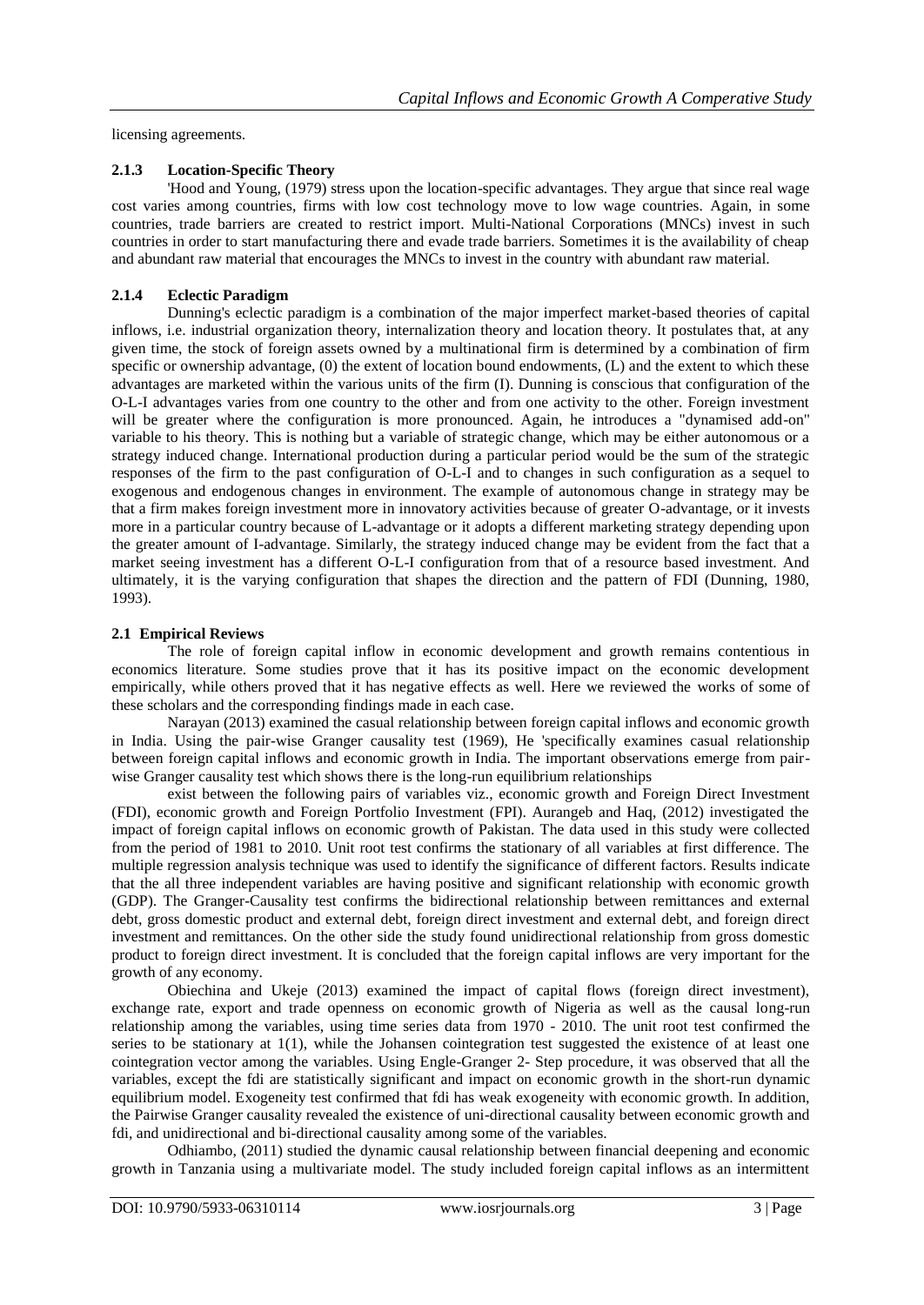variable between financial deepening and economic growth, thereby creating a simple trivariate model. Using the newly introduced ARDL-bounds testing procedure, the study finds a distinct unidirectional casual flow from economic growth to financial depth in Tanzania. This applies irrespective of whether the causality is estimated in the short run or in the long run. Other results show that there is a bi-directional causality between financial development and foreign capital inflows, and a prima-facie unidirectional causality from foreign capital inflows to economic growth. The study, therefore, concludes that financial development in Tanzania follows growth, irrespective of whether the causality is estimated in a static or dynamic formulation.

In 2011, Adeniyi, Omisakin, Egwaikhide and Oyinlola, examined the causal linkage between foreign direct investment (FDI) and economic growth - in Cote' d'Ivoire, Gambia, Ghana, Nigeria and Sierra Leone with financial development accounted for over the period 1970-2005 within a trivariate framework which applies Granger causality tests in a vector error correction (VEC) setting. Three alternative measures of financial sector development - total liquid liabilities, total banking sector credit and credit to the private sector were employed to capture different ramifications of financial intermediation. The results support the view that the extent of financial sophistication matters for the benefits of foreign direct investment to register on economic growth in Ghana, Gambia and Sierra Leone depending on the financial indicator used. Nigeria, on the other hand, displays no evidence of any short- or long-run causal flow from FDI to growth with financial deepening accompanying. Olusanya (2013) takes a look at the impact of Foreign Direct Investment inflow and economic growth in a pre and post deregulated Nigerian economy, a Granger causality test was use as the estimated technique between 1970 - 2010. However, the analysis de-aggregates the economy into three period; 1970 to 1986, 1986 to 2010 and 1970 to 2010, to test the causality between foreign direct investment inflow (FDI) and economic growth (GDP). However, the result of the causality test shows that there is causality relationship in the pre-deregulation era that is (1970- 1986) from economic growth (GDP) to foreign direct investment inflow (FDI) which means GDP causes FDI, but there is no causality relationship in the postderegulation era that is (1986-2010) between economic growth (GDP) and foreign direct investment inflow (FDI) which means GDP causes FDI. However, between 1970 to 2010 it shows that is causality relationship between economic growth (GDP) and foreign direct investment inflow (FDI) that is economic growth drive foreign direct investment inflow into the country and vice versa.

Umoh, Jacob and Chuku, (2012) proposed that there is endogeniety i.e., bidirectional relationship between FDI and economic growth in Nigeria. Single and simultaneous equation systems are employed to examine if there is any sort of feedback relationship between FDI and economic growth in Nigeria. The results obtained show that FDI and economic growth are jointly determined in Nigeria and there is positive feedback from FDI to growth and from growth to FDI.

Fambon (2013) capture the impact of foreign capital inflows (which include foreign aid and foreign direct investment) on economic growth in Cameroon. Using the autoregressive distributive lag approach to cointegration and time-series data for the period 1980-2008, the results of the study indicate that the domestic capital stock and foreign direct investment have positive and significant impacts on economic growth in the short and long terms, while the impact of the labour force on growth was significantly negative in both terms, a result that may be attributable to the fact that Cameroon is a developing country with an unlimited supply of labour whose increase has a detrimental effect on the country's growth.

Ekeocha, Malaolu and Oduh, (2012) ascertained the long run determinants of foreign portfolio investment (FPI) in Nigeria such that appropriate policies will be pursued to 'attract same in the long run. FPI has grown recently in proportion relative to other types of capital inflows to Nigeria before the wake of global financial crisis. Incidentally, there is no empirical regularity regarding the determinants of FPI. This study tries to add to the stock of knowledge by modelling the long-run determinants of FPI in Nigeria over the period of 1981-2010 converted into quarterly series. The variables considered are, market capitalization, real exchange rate, rear interest rate, real gross domestic product and trade openness. The study applies time series analysis specifically the finite distributed lag model and discovers that FPI has a positive long-run relationship with market capitalization, and trade openness in Nigeria.

Lensink and Morrissey, (2001) examined the effect of aid on economy by controlling aid uncertainty for a number of developing aid recipient countries. The study posits that the Impact of aid on growth depends fundamentally on the effect of aid on the level and efficacy of investment. The study showed that aid uncertainty is consistently and significantly have negative effect on growth and that controlling for uncertainty has a negative robust effect on growth via the level of investment. Karras, (2006) examined the relationship between foreign aid and growth in per capita GDP for the period 1960-1997 for a sample of 71 aid receiving developing countries. The study showed that the effect of foreign aid on economic growth is positive, permanent, significant and sizable, while Chatteijee and Turnosky (2005) investigated the link between foreign aid and economic growth and welfare in a small open economy. The study found external transfer to impinge on the recipient's macroeconomic performance by affecting resource allocation decisions and relative prices. The study further stressed that endogeneity of the labour-leisure choice and the adjustment of the real wage rate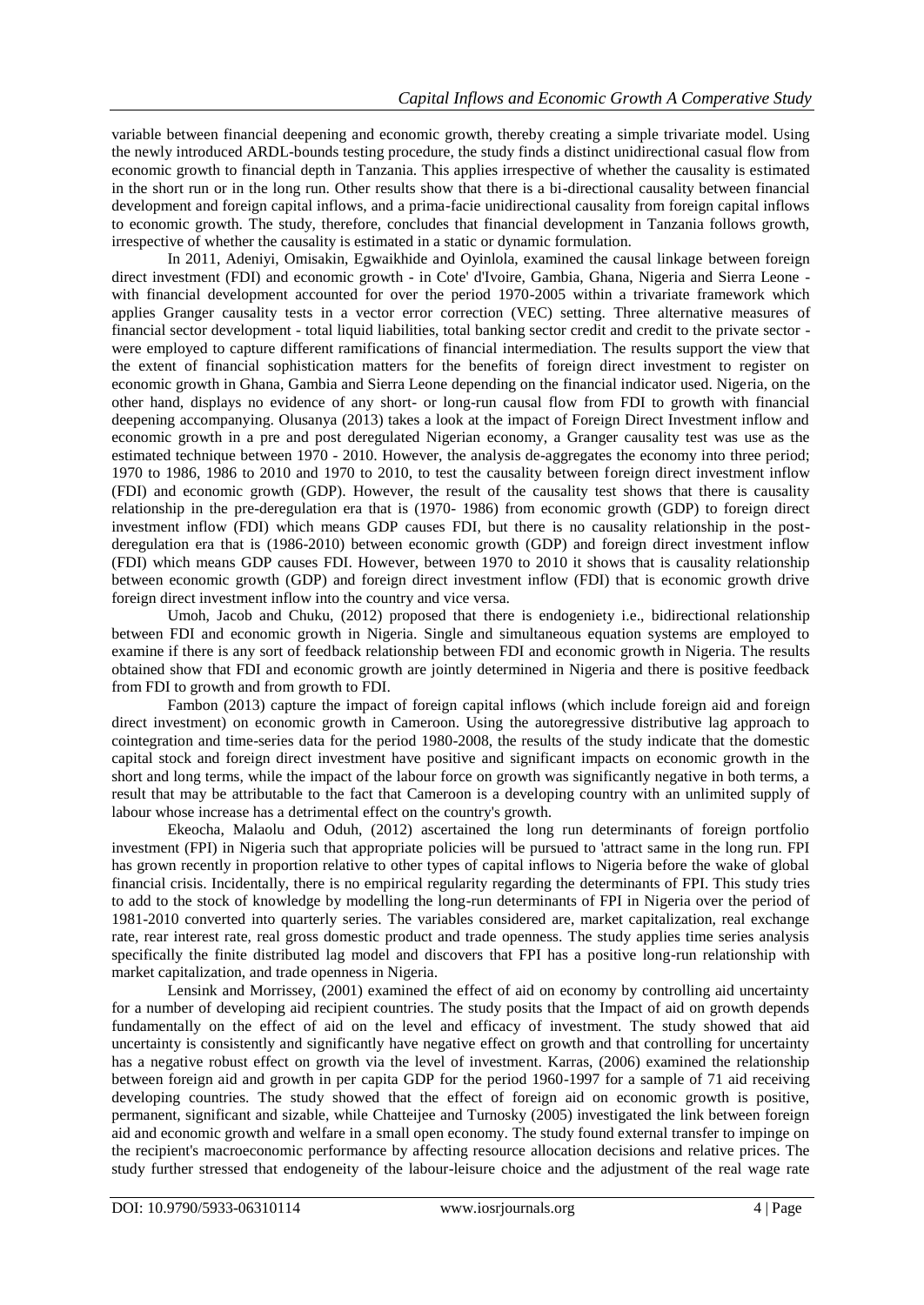plays a crucial role in the propagation of foreign aid shocks and that another crucial determinant of the efficacy of foreign aid is externalities associated with the public good that aid helps public finance. The study showed further that transitional adjustment to a foreign aid shock is dependent crucially on the elasticity of substitution in production and the relative importance of the labour-leisure choice utility.

Ezeabasili, Isu and Mojekwu (2011) investigated the relationship between Nigeria's external debt and economic growth, between 1975 and 2006. The choice of period was guided by data availability and the escalation of Nigeria's external debt. He found that external debt has negative relationship with economic growth in Nigeria. For example, a one per cent increase in external debt resulted in a decrease of 0.027 per cent in Gross Domestic Product, while a 1 per cent increase in total debt service resulted to 0.034 per cent (decrease) in Gross Domestic Product. These relationships were both found to be significant at the ten per cent level. In addition, the pairwise Granger Causality test revealed that uni-directional causality exists between external debt service payment and economic growth at the 10 percent level of significance. Also, external debt was found to granger cause external debt service payment at the 1 percent level of significance, while statistical interdependence was however found between external debt and economic growth.

## **III. Methodology**

This session explores the techniques and procedures applied in the collection of data and tools for statistical analysis.

#### **3.0 Source and Collection of Data**

The set of time series data used in this study were collected from secondary sources. The data include real gross domestic product proxied for economic growth, while capital inflows include foreign direct and portfolio investment, foreign aids, workers' remittances and foreign borrowings, collected for the period of 1986 to 2012. The data were obtained from World Bank databank economic indicators. Meanwhile the data for foreign direct and foreign portfolio investment were summed together as one variable.

#### **3.1 Model Specification**

In this study, we employed the Ordinary Least Square method to develop a model on the relationship between capital inflows and economic growth of the developing economies selected. The functional and parametric models is as stated below:

 $RGDPt = f(FDPI_t, FAt, WRT_t, FB_t, U_t).$  (3.1) and  $RGDPt = \beta_0 + \beta_1 FDPI_t + \beta_2 FAt + \beta_3 WRT_t + \beta_4 FB_t + ... + U_t$  (3.2) where RGDP is real gross domestic product proxied for economic growth;

FDPI is foreign direct and portfolio investment; FA is foreign aids; WRT is workers' remittances; FB is foreign borrowings;  $U_t$  are the stochastic variables. The a priori signs are  $\beta_1 = B_2 = \beta_3 = \beta_4 > 0$ .

In other to actualize the aforementioned hypothetical assumptions, we employed the following models and tests to this effect. Regression analysis as stated above was used to specify the model. The time series properties of the variables were examined through the use of Augmented Dickey Fuller, (ADF) unit root test, the long-run relationship among the variables was tested using the Johansen co-integration test, while the Granger causality test was applied to establish if there is a causal relationship between variables.

#### **IV. Results Of Data Analysis (Nigeria)**

#### **4.1.1 Augmented Dickey-Fuller Unit Root Test**

It had been shown in econometric studies that most macroeconomic time series are not stationary at levels (Engle and Granger, 1987). This implies that most ordinary least squares (OLS) regressions that are carried out at levels may not be reliable. Giving this knowledge, testing for stationarity of variables to obtain a more reliable result becomes very essential. Augmented Dickey-Fuller unit root (ADF) test was used to examine the properties of the time series data.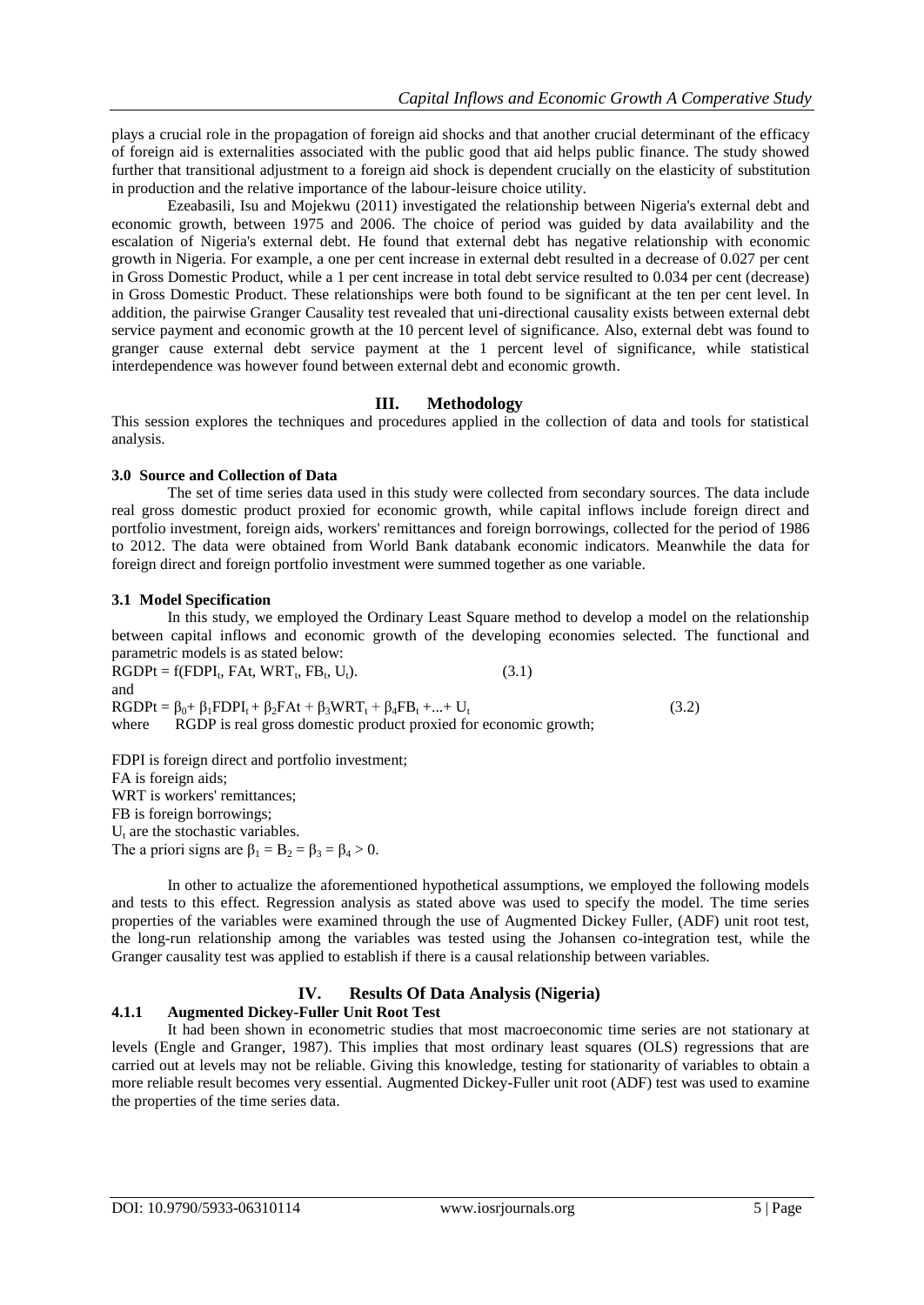| <b>Variables</b> | <b>ADF</b> at Levels | <b>ADF Test Statistic</b> | Prob.<br>Values | 5% Test Critical<br><b>Values</b> | <b>Decisions</b> |
|------------------|----------------------|---------------------------|-----------------|-----------------------------------|------------------|
| <b>RGDP</b>      | 3.1735               | 3.1735                    | 0.0000          | $-2.9810$                         | 1(0)             |
| <b>FDPI</b>      | 0.9264               | $-4.8319$                 | 0.0008          | $-2.9919$                         | Id)              |
| FA               | -2.7724              | $-5.0939$                 | 0.0005          | $-2.9981$                         | 1(1)             |
| WRT              | 4.3207               | 4.3207                    | 0.0000          | $-2.9981$                         | 1(0)             |
| FB               | -0.5687              | $-4.4639$                 | 0.0020          | $-2.9981$                         | 1(1)             |

**Table 4.1: Augmented Dickey-Fuller Unit Root Test**

The test revealed that at 5% critical values, Real Gross Domestic Product and Workers Remittances are stationary at levels with the probability of 0.0000 respectively as shown in Table 4.1. At first differencing, Foreign Direct and Portfolio Investment, Foreign Aids and Foreign Borrowing are stationary with the probability value of 0.0008, 0.0005 and 0.0020 respectively

## **4.1.2 Johansen Co-integration Test**

When a linear combination of variables that are 1(1) produces a stationary series, then the variables may be cointegrated. This means that a long-run relationship may exist among them, which connotes that they may wander from one another in the short-run but in the long-run they will move together (Pesaran and Smith 2001). To establish whether long-run relationship exists among the endogenous series, Cointegration test using Johansen's multivariate method was employed.

**Table 4.2: Johansen Co-integration Test**

| Date: 05/06/14 Time: 13:39                                                       |                   |                        |      |        |
|----------------------------------------------------------------------------------|-------------------|------------------------|------|--------|
| Sample (adjusted): 1986 2012                                                     |                   |                        |      |        |
| Included observation: 25 after adjustments                                       |                   |                        |      |        |
| Trend assumption: Linear deterministic trend in the data                         |                   |                        |      |        |
| Series: RGDP                                                                     |                   |                        |      |        |
| Exogenous series: FDPI FA WRT FB                                                 |                   |                        |      |        |
| Warning: Critical values were derived assuming no exogenous series Lags interval |                   |                        |      |        |
| (in first difference): 1 to 1                                                    |                   |                        |      |        |
| Unrestricted Cointegration Rank Test (Trace)                                     |                   |                        |      |        |
| Hypothesized                                                                     | Trace             | 0.05                   |      |        |
| No. of $CE(s)$<br>Eigenvalue                                                     | <b>Statistics</b> | <b>Critical Value</b>  | ProB |        |
| None<br>0.049799                                                                 | 1.277044          | 3.841466               |      | 0.2584 |
| Trace test indicates no cointegration at the 0.05 level                          |                   |                        |      |        |
| * denotes rejection of the hypothesis at the 0.05 level                          |                   |                        |      |        |
| **Mackinnon-Haug-Michelis (1999) p-values                                        |                   |                        |      |        |
|                                                                                  |                   |                        |      |        |
| Unrestricted Cointegration Rank Test (Maximum Eigenvalue)                        |                   |                        |      |        |
| Hypothesized                                                                     | Max-Eigen         | 0.05                   |      |        |
| No. of $CE(s)$<br>Eigenvalue                                                     | <b>Statistics</b> | Critical Value Prob.** |      |        |
|                                                                                  |                   |                        |      |        |
| None<br>0.049799                                                                 | 1.277044          | 3.841466               |      | 0.2584 |
| Max-eigenvalue test indicates no cointegration at the 0.05 level                 |                   |                        |      |        |
| * denotes rejection of the hypothesis at the 0.05 level                          |                   |                        |      |        |
| **Mackinnon-Hauq-Michelis (1999) p-values                                        |                   |                        |      |        |
|                                                                                  |                   |                        |      |        |

Unrestricted Cointegration Rank Test (normalized by b'\*Sll\*b=l) RGDP 0.000202 Unrestricted Adjustment Coefficient (alpha): D(RGDP') -1647.638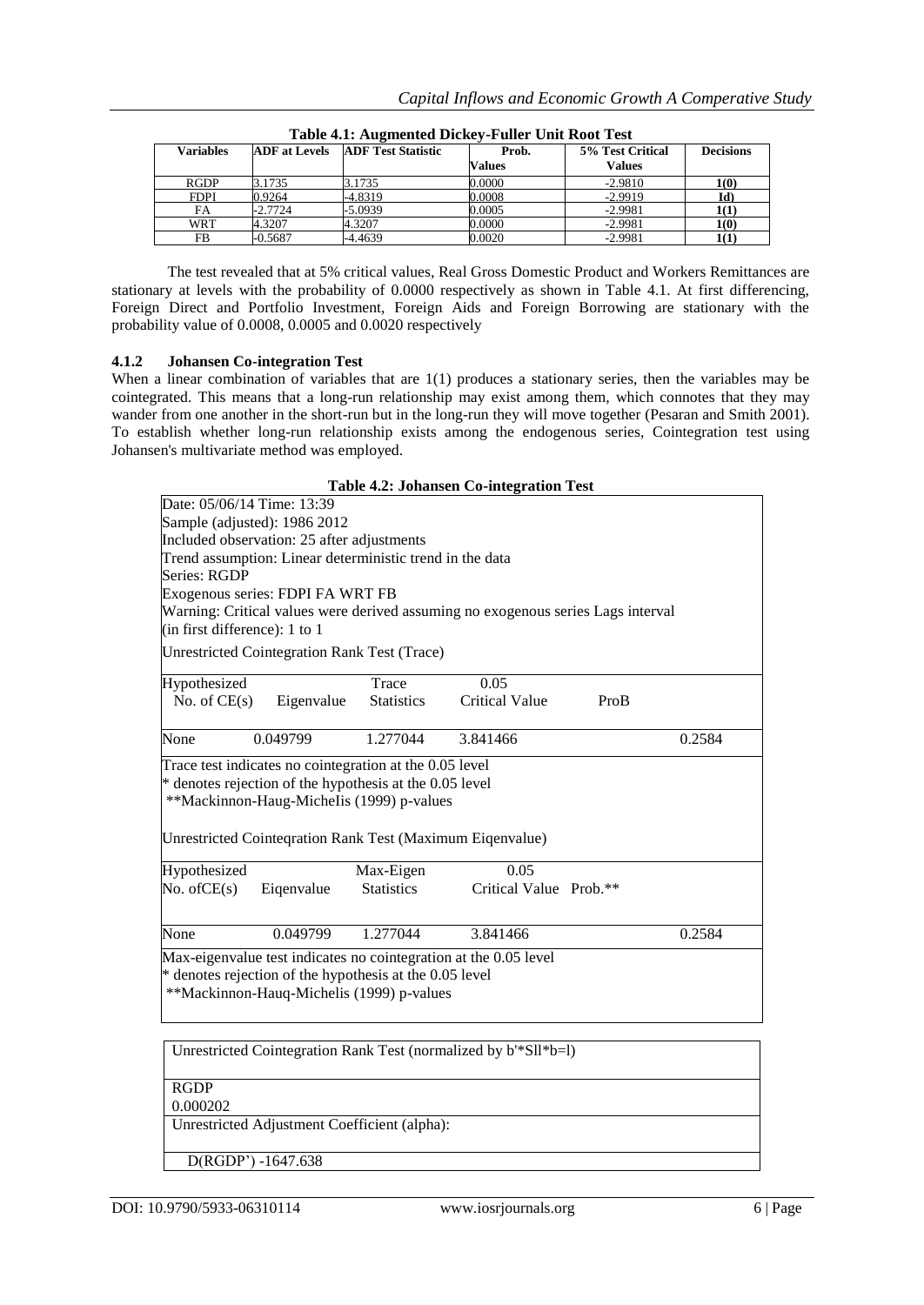Table 4.2 showed that at 5% critical value (3.841466) is greater than the Trace Statistic and Maximum Eigenvalue Statistic (1.277044) and probability values of 0.2584 respectively without a cointegrating equation. This is an indication that the variables are not co-integrated in the long-run, necessitating the acceptance of the null hypothesis of no cointegration.

## **4.1.3 Granger Causalty Test**

The Granger Causalty approach to the problem of whether x causes y is to see how much of the current y can be explained by past values of x and then to see whether adding lagged values of x can improve the explanation. A variable granger cause another if the F-statistic is significant at p-value of 5% or less

|                                        | rabic noi Granger Causany rest |                 |        |
|----------------------------------------|--------------------------------|-----------------|--------|
| Pairwise Granger Causalty Test Date:   |                                |                 |        |
| 05/06/14 Time: 13:40 Sample: 1986 2012 |                                |                 |        |
| Null Hypothesis:                       |                                | Obs F-Statistic | Prob.  |
| FDPI does not Granger Cause RGDP       | 25                             | 1.97016         | 0.1656 |
| RGDP does not Granger Cause FDPI       |                                | 5.13788         | 0.0158 |
| FA does not Granger Cause RGDP         | 25                             | 0.63872         | 0.5384 |
| RGDP does not Granger Cause FA         |                                | 1.93222         | 0.1709 |
| WRT does not Granger Cause RGDP        | 25                             | 42.3222         | 7.E-08 |
| RGDP does not Granger Cause WRT        |                                | 2.84489         | 0.0818 |
| FB does not Granger Cause RGDP         | 25                             | 1.89435         | 0.1764 |
| RGDP does not Granger Cause FB         |                                | 4.87618         | 0.0188 |
| FA does not Granger Cause FDPI         | 25                             | 0.05415         | 0.9474 |
| FDPI does not Granger Cause FA         |                                | 2.75722         | 0.0876 |
| WRT does not Granger Cause FDPI        | 25                             | 10.7879         | 0.0007 |
| FDPI does not Granger Cause WRT        |                                | 1.71985         | 0.2045 |
| FB does not Granger Cause FDPI         | 25                             | 2.42167         | 0.1143 |
| FDPI does not Granger Cause FB         |                                | 9.14372         | 0.0015 |
| WRT does not Granger Cause FA          | 25                             | 0.37391         | 0.6927 |
| FA does not Granger Cause WRT          |                                | 1.97423         | 0.1650 |
| FB does not Granger Cause FA           | 25                             | 0.40246         | 0.6740 |
| FA does not Granger Cause FB           |                                | 0.61385         | 0.5511 |
| FB does not Granger Cause WRT          | 25                             | 1.12278         | 0.3450 |
| WRT does not Granger Cause FB          |                                | 4.67736         | 0.0216 |

| <b>Table 4.3: Granger Causalty Test</b> |  |
|-----------------------------------------|--|
|-----------------------------------------|--|

## **Table 4.4: Results of Regression Analysis**

Dependent Variable: RGDP Method: Least Squares Date: 05/06/14 Time: 11:01 Sample: 1986 2012 Included observations: 27

| Variable                  | Coefficient | Std. Error t-Statistic | Prob.    |
|---------------------------|-------------|------------------------|----------|
| 11105.24                  |             | 16555.83 0.670775      | 0.5093   |
| <b>FDPI</b>               | 4488032     | 1.356111 3.309487      | 0.0035   |
| FA                        | $-1.490644$ | 0.991571 -1.503316     | 0.1470   |
| WRT                       | 5.421621    | 1.084264 5.000277      | 0.0001   |
| FB                        | 1.770741    | 0.524707 3.374725      | 0.0027   |
| R-squared                 | 0.942735    | Mean dependent var     | 93765.34 |
| <b>Adjusted R-squared</b> | 0.932324    | S.D. dependent var     | 36591.33 |
| S.E. of regression        | 9519.124    | Akaike info criterion  | 21.32557 |
| Sum squared resid         | 1.99E+09    | Schwarz criterion      | 21.56554 |
| Log likelihood            | -282.8952   | Hannan-Ouinn criter.   | 21.39692 |
| F-statistic               | 90.54523    | Durbin-Watson stat     | 1.362664 |
| Prob(F-statistic)         | 0.000000    |                        |          |

According to Table 4.3, there are no bi-directional causal relationships among the variables. However, uni-directional causal relationships are seen from Real Gross Domestic Relationship to Foreign Direct and Portfolio Investment, Workers Remittances to Real Gross Domestic Product, Real Gross Domestic Product to Foreign Borrowing, Workers Remittances to Foreign Direct and Portfolio Investment, Foreign Direct and Portfolio Investment to Foreign Borrowing and from Workers Remittances to Foreign Borrowing. More so, there are no causation between Foreign Aids and Real Gross Domestic Product, Foreign Aids and Foreign Direct and Portfolio Investment, Workers Remittances and Foreign Aids and between Foreign Borrowing and Foreign Aids Four explanatory variables were regressed against the dependent variable - Real Gross Domestic Product, the model is as stated below:

Four explanatory variables were regressed against the dependent variable - Real Gross Domestic Product, the model is as stated below:

 $RGDP_t = 11105.24 + 4.488FDPI - 1.491FA + 5.421WRT + 1.771FB$  (4.1) (0.5093) (3.3095) (-1.5033) (5.0003) (3.3747) NB: the t-values are in parentheses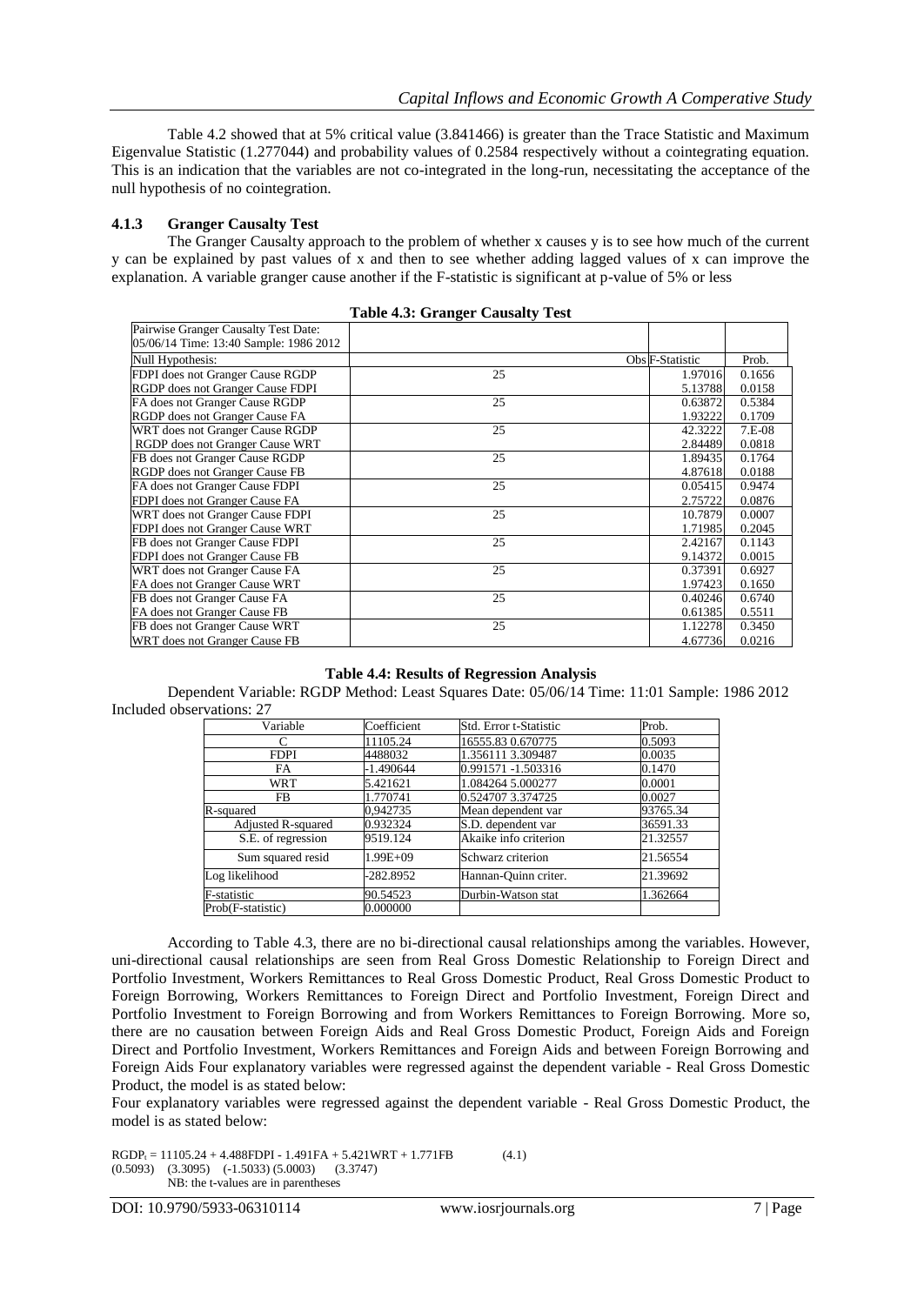The result of the regression revealed one million Dollar increase in Real Gross Domestic Product will attract 4.488 million dollars foreign direct and portfolio investment to Nigeria, 1.491 million Dollar reduction in Foreign Aids, 5.421 million Dollars increase in workers remittances and 1.771 million Dollars increase in federal, government Foreign Borrowing.

Furthermore, F-statistic value of 90.55 and the associated probability value of 0.0000- indicate that the independent variables are jointly significant in explaining economic growth in Nigeria as depicted in Table 4.4. Also, R-square adjusted of 0.9323 pointed out that the model explained about 93.23% variations in the economic growth while the remaining 6.77% is accounted for by the stochastic variables. The F-statistic and Rsquare adjusted figures signify that the model is robust, of goodness fit and reliable in making informed decisions.

The evaluation of the coefficients of the explanatory variables revealed the existence of positive relationship in foreign direct and portfolio investment, workers remittances and foreign borrowing with economic growth as depicted in Table 4.4 and equation 4.1 above. The study further revealed that 0.0035, 0.0001 and 0.0027 probability values of foreign direct and portfolio investment, workers remittances and foreign borrowing respectively are less than the critical probability value of 0.05. These results infer that the three parameters are significantly related to economic growth in Nigeria. However, there is negative and no significant relationship between foreign aids and economic growth as indicated by its probability value of 0.1470 which exceeds the critical probability value of 0.05. Therefore, we accept the Hypothesis of no significant relation between foreign aids and economic growth in Nigeria.

| Table 4.5. Augulement Dickey-Funct Omit Koot Test |                      |                 |        |                  |                  |  |
|---------------------------------------------------|----------------------|-----------------|--------|------------------|------------------|--|
| <b>Variables</b>                                  | <b>ADF</b> at Levels | <b>ADF Test</b> | Prob.  | 5% Test Critical | <b>Decisions</b> |  |
|                                                   |                      | Statistic       | Values | <b>Values</b>    |                  |  |
| RGDP                                              | 7.0704               | 7.0704          | 0.0000 | $-2.9862$        | 1(0)             |  |
| <b>FDPI</b>                                       | 1.2644               | $-5.7749$       | 0.0001 | $-2.9980$        |                  |  |
| FA                                                | $-0.3544$            | $-6.0585$       | 0.0000 | $-2.9980$        |                  |  |
| WRT                                               | 1.4611               | $-4.5900$       | 0.0015 | $-2.9980$        |                  |  |
| FB                                                | $-1.4267$            | -4.4413         | 0.0021 | $-2.9980$        |                  |  |

**4.1 Results of Data Analysis (Ghana) Table 4.5: Augmented Dickey-Fuller Unit Root Test**

Augmented Dickey-Fuller (ADF) unit root test revealed that only real gross domestic product was stationary at levels. However, foreign direct and portfolio investment, foreign aids, workers remittances and foreign borrowing were stationary at first differencing with the probability value of 0.0001, 0.0000, 0.0015 and 0.0021 respectively as shown in table 4.5 above.

**Table 4.6: Johansen Cointegration Test**

| Date: 05/06/14 Time: 13:43                                                                                   |            |        |
|--------------------------------------------------------------------------------------------------------------|------------|--------|
| Sample (adjusted): 1986 2012                                                                                 |            |        |
| Included observation: 25 after adjustments                                                                   |            |        |
| Trend assumption: Linear deterministic trend in the data                                                     |            |        |
| Series: RGDP                                                                                                 |            |        |
| Exogenous series: FDPI FA WRT FB                                                                             |            |        |
| Warning; Critical values were derived assuming no exogenous series Lags interval (in first difference): 1 to |            |        |
| 1 Unrestricted Cointegration Rank Test (Trace)                                                               |            |        |
|                                                                                                              |            |        |
| Hypothesized<br>0.05<br>Trace                                                                                |            |        |
| <b>Statistics</b><br>Prob. $**$<br>No. of $CE(s)$<br>Eigenvalue<br>Critical Value                            |            |        |
|                                                                                                              |            |        |
| 0.010546<br>0.265042<br>3.841466<br>None                                                                     | 0.6067     |        |
| Trace test indicates no cointegration at the 0.05 level * denotes rejection of the hypothesis at the         |            |        |
| 0.05 level **Mackinnon-Haug-Michelis (1999) p-values                                                         |            |        |
| Unrestricted Cointeqration Rank Test (Maximum Eigenvalue)                                                    |            |        |
| Hypothesized<br>0.05<br>Max-Eigen                                                                            |            |        |
| <b>Statistics</b><br>No. of $CE(s)$<br><b>Critical Value</b><br>Eigenvalue                                   | Prob. $**$ |        |
| None<br>0.010546<br>0.265042<br>3.841466                                                                     |            | 0.6067 |
| Max-eigenvalue test indicates no cointegration at the 0.05 level                                             |            |        |
| * denotes rejection of the hypothesis at the 0.05 level                                                      |            |        |
| **Mackinnon-Haug-Michelis (1999) p-values                                                                    |            |        |
| Unrestricted Cointegration Rank Test (normalized by b <sup>*</sup> Sll*b=l)                                  |            |        |
| <b>RGDP</b>                                                                                                  |            |        |
| 0.004283                                                                                                     |            |        |
| Unrestricted Adjustment Coefficient (alpha):                                                                 |            |        |
| D(RGDP) -53.17967                                                                                            |            |        |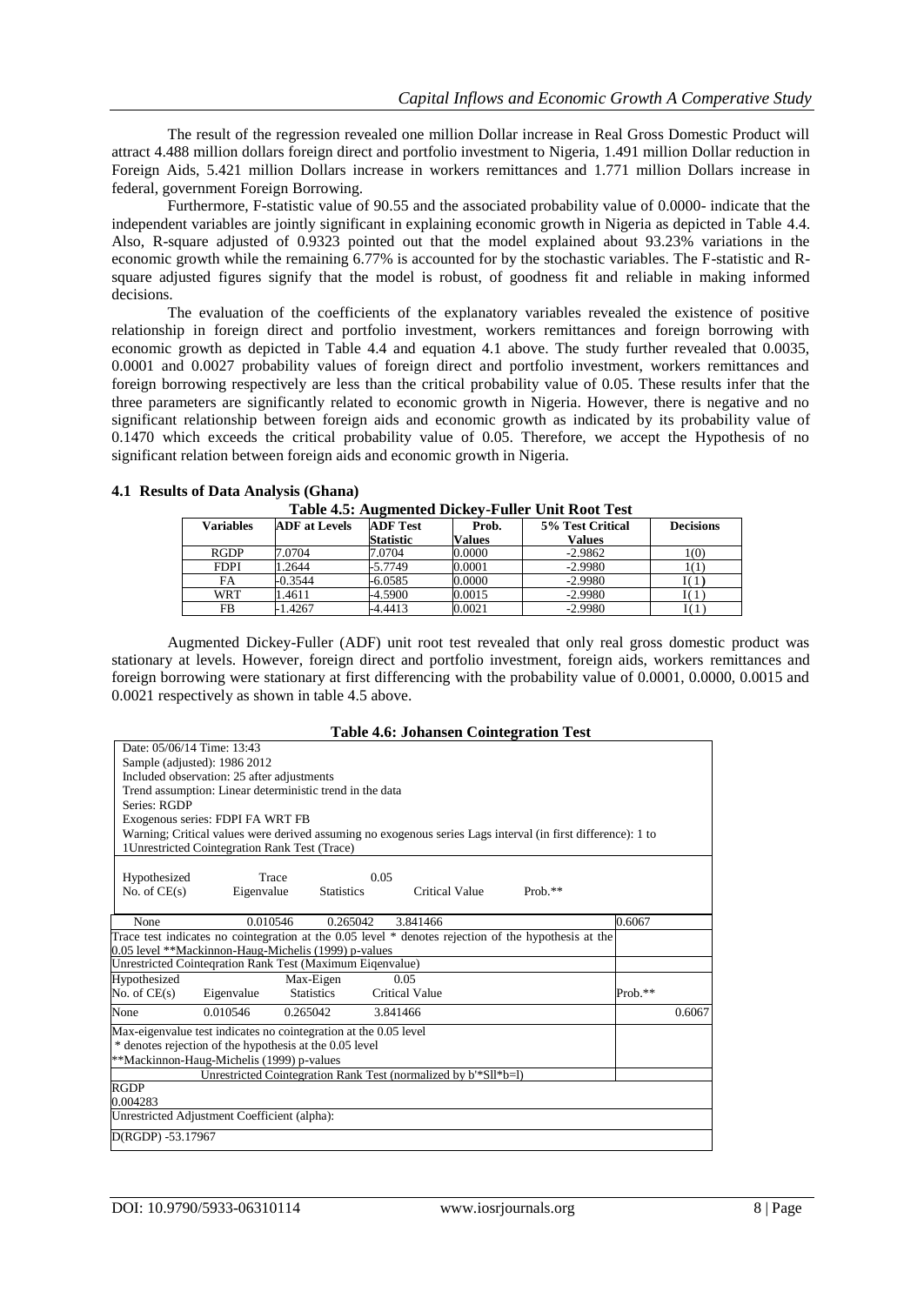Table 4.6 showed that at 5% critical value (3.841466) is greater than the Trace Statistic and Maximum Eigenvalue Statistic (0.265042) and probability values of 0.6067 respectively with no cointegrating equation. This is an indication of no cointegrating equation and therefore necessitated the acceptance of the null hypothesis of no cointegration among the variables. «;

| Pairwise Granger Causalty Test Date: 05/06/14 Time: 13:43 Sample: |    |                   |        |
|-------------------------------------------------------------------|----|-------------------|--------|
| 1986 2012 Lags: 2                                                 |    |                   |        |
| Null Hypothesis:                                                  |    | Obs F-Statistic   | Prob.  |
| FDPI does not Granger Cause RGDP                                  | 25 | 14.4010           | 0.0001 |
| RGDP does not Granger Cause FDPI                                  |    | 3.81969           | 0.0394 |
| FA does not Granger Cause RGDP                                    | 25 | 0.30722 2.51009 - | 0.7389 |
| RGDP does not Granger Cause FA                                    |    |                   | 0.1065 |
| WRT does not Granger Cause RGDP                                   | 25 | 6.95000           | 0.0051 |
| RGDP does not Granger Cause WRT                                   |    | 9.46151           | 0.0013 |
| FB does not Granger Cause RGDP                                    | 25 | 3.38587           | 0.0541 |
| RGDP does not Granger Cause FB                                    |    | 2.86158           | 0.0807 |
| FA does not Granger Cause FDPI                                    | 25 | 4.45851           | 0.0250 |
| FDPI does not Granger Cause FA                                    |    | 1.12271           | 0.3451 |
| WRT does not Granger Cause FDPI                                   | 25 | 5.95890           | 0.0093 |
| FDPI does not Granger Cause WRT                                   |    | 4.25051           | 0.0290 |
| FB does not Granger Cause FDPI                                    | 25 | 1.04937           | 0.3687 |
| FDPI does not Granger Cause FB                                    |    | 5.54659           | 0.0121 |
| WRT does not Granger Cause FA                                     | 25 | 2.94727           | 0.0755 |
| FA does not Granger Cause WRT                                     |    | 0.54747           | 0.5868 |

| FB does not Granger Cause FA  | 25 | 0.71382 | 0.5018 |
|-------------------------------|----|---------|--------|
| FA does not Granger Cause FB  |    | 2.12248 | 0.1459 |
| FB does not Granger Cause WRT |    | 0.98318 | 0.3915 |
| WRT does not Granger Cause FB |    | 2.85941 | 0.0809 |
|                               |    |         |        |

As indicated in Table 4.7, the results of the analysis showed that there are bidirectional causal relationship between Foreign Direct and Portfolio Investment and Real Gross Domestic Product, Workers Remittances and Real Gross Domestic Product and between Workers Remittances and Foreign Direct and Portfolio Investment. Furthermore, uni-directional causal relationships were discovered from Foreign Aids to Foreign Direct and Portfolio Investment and from Foreign Direct and Portfolio Investment to Foreign Borrowing respectively. Furthermore, there is independence or no causation between Foreign Aids and Real Gross Domestic Product, Foreign Borrowing and Real Gross Domestic Product, Workers Remittances and Foreign Aids, Foreign Borrowing and Foreign Aids and between Foreign Borrowing and Workers Remittances.

#### **Table 4.8: Results of Regression Analysis**

Dependent Variable: RGDP Method: Least Squares Date: 05/06/14 Time: 11:10 Sample: 1986 2012 Included observations: 27 \*;

| Variable           | Coefficient | Std. Error            | t-Statistic | Prob.    |
|--------------------|-------------|-----------------------|-------------|----------|
| C                  | 4059.445    | 462.1165              | 8.784462    | 0.0000   |
| <b>FDPI</b>        | 0.624715    | 0.208312              | 2.998932    | 0.0066   |
| FA                 | 0.204985    | 0.781553              | 0.262279    | 0.7955   |
| <b>WRT</b>         | 49.01716    | 6.594086              | 7.433504    | 0.0000   |
| FB.                | 0.299690    | 0.059881              | 5.004750    | 0.0001   |
| R-squared          | 0.979582    | Mean dependent var    |             | 9055.494 |
| Adjusted R-squared | 0.975870    | S.D. dependent var    |             | 3774.545 |
| S.E. of regression | 586.3308    | Akaike info criterion |             | 15.75122 |
| Sum squared resid  | 7563245.    | Schwarz criterion     |             | 15.99119 |
| Log likelihood     | $-207.6415$ | Hannan-Ouinn criter.  |             | 15.82258 |
| F-statistic        | 263.8749    | Durbin-Watson stat    |             | 1.657493 |
| Prob(F-statistic)  | 0.000000    |                       |             |          |

Four explanatory variables were regressed against the dependent variable - Real Gross Domestic Product, the model is as stated below:

 $RGDP_t = 4059.445 + 0.625FDPI + 0.205FA + 49.017WRT + 0.30FB$  (4.2)

(8.7845) (2.9989) (0.2623) (7.4335) (5.0048)

NB: the t-va/ues are in parentheses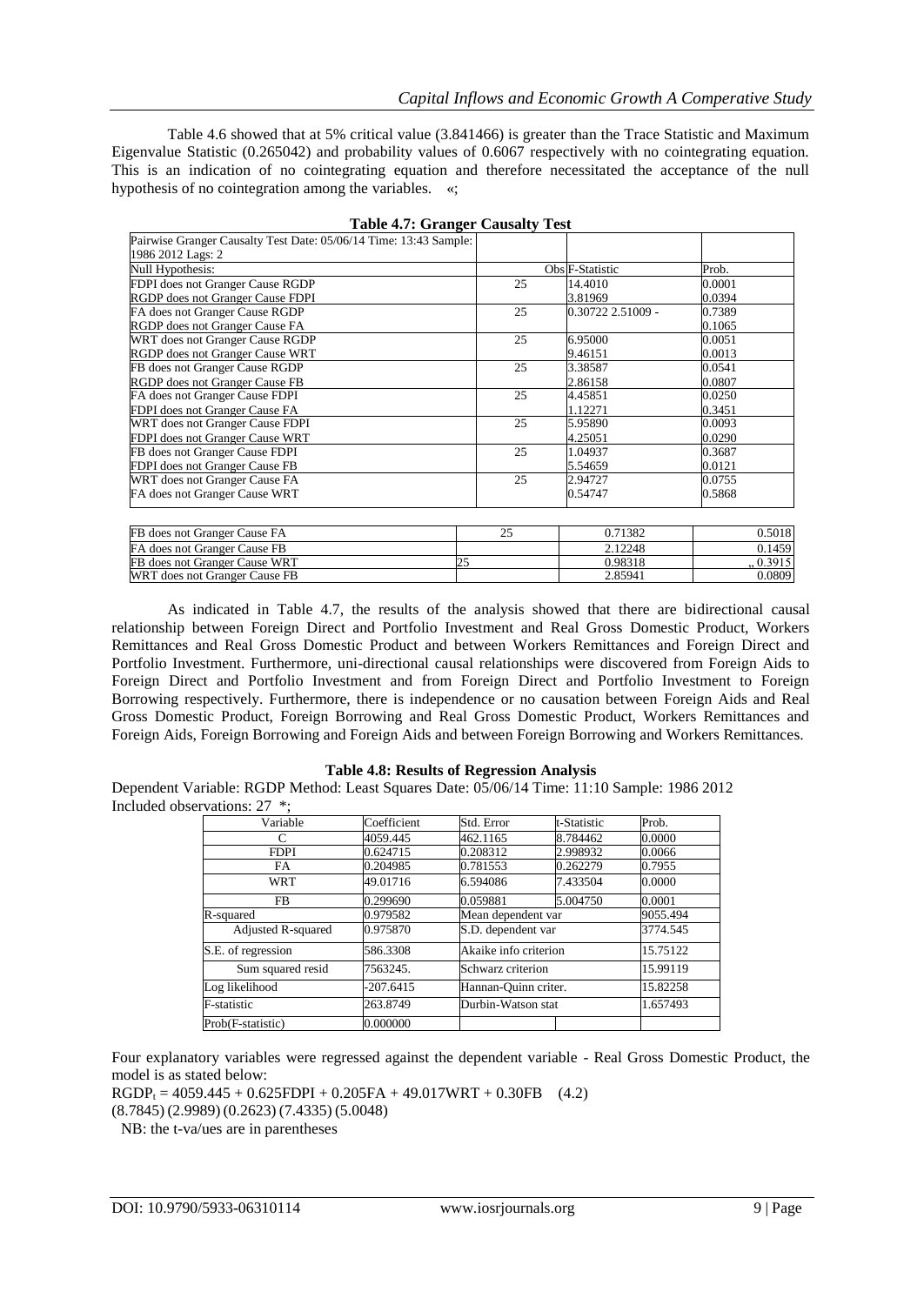The result of the regression revealed according to Table 4.8, that a million Dollar increase in real gross domestic product will attract 0.625 million Dollars of foreign direct and portfolio investment, 0.205 million Dollars increase in foreign aids, 49.017 million Dollars increase in workers remittances and 0.3 million Dollars increase in foreign borrowings in Ghana. Moreover, the F-statistic value of 263.87 and the associated probability value of less than 1% indicate that the explanatory variables are jointly significant in explaining economic growth in Ghana. Also, R-square adjusted of 0.976 implies that the explanatory variables jointly explained about 97.6% variations in economic growth while the remaining 2.4% of economic growth is accounted for by the error term. The F-statistic and R-square adjusted figures signify that the model is robust and goodness of fit in making reliable decisions. Furthermore, the evaluation of the coefficients of the explanatory variables revealed the existence of positive relationship between economic growth and all the explanatory variables as depicted in table 4.8 and equation 4.2 above. The regression result additionally revealed that the probability values of foreign direct and portfolio investment (0.0066), workers remittances  $\langle$ <0.01) and foreign borrowing  $(0.0001)$  are respectively less than the critical probability value of 5%. These results depict that these variables are significantly related to economic growth of Ghana. Consequently, we conclude that foreign direct and portfolio investments, workers' remittances and foreign borrowing respectively impacted significantly on economic growth of Ghana. However, we accept the hypothesis "there is no significant relationship between foreign aids and economic growth in Nigeria", since its probability value of 0.7955 is greater than the critical probability value of 0.05. Finally, the Durbin Watson value of 1.6575 is close to 2 indicating that there is slight presence of serial correlation among the variables.

| Table 4.7. Augulelicu Dickey-Fullet Ullit Koot Test |                      |                  |        |                  |                    |  |
|-----------------------------------------------------|----------------------|------------------|--------|------------------|--------------------|--|
| <b>Variables</b>                                    | <b>ADF</b> at Levels | <b>ADF Test</b>  | Prob.  | 5% Test Critical | <b>Decisions</b>   |  |
|                                                     |                      | <b>Statistic</b> | Values | <b>Values</b>    |                    |  |
| <b>RGDP</b>                                         | 8.7039               | 8.7039           | 0.0000 | $-2.9862$        | $(0)$ <sup>1</sup> |  |
| <b>FDPI</b>                                         | 1.5449               | $-5.4810$        | 0.0002 | $-3.0049$        |                    |  |
| FA                                                  | $-2.8673$            | $-5.8682$        | 0.0001 | $-3.0049$        |                    |  |
| WRT                                                 | 2.5760               | $-2.9981$        | 0.0229 | $-2.9981$        |                    |  |
| FB                                                  | 3.9938               | 3.9938           | 0.0000 | $-2.9919$        | 1(0)               |  |

| <b>4.3: Results of Data Analysis (India)</b> |                                                   |
|----------------------------------------------|---------------------------------------------------|
|                                              | Table 4 0: Augmented Dickey-Fuller Unit Root Test |

Applying Augmented Dickey-Fuller (ADF) unit root test in examining the properties of time series data as tabulated in 4.9 above, that Real Gross Domestic Product and Foreign Borrowing are stationary at levels with probability value of 0.0000 respectively, while Foreign Direct and Portfolio Investments, Foreign Aids and ", Workers Remittances were stationary at first differencing with the following probabilities: 0.0002, 0.0001 and 0.0229.

| Date: 05/06/14 Time: 13:45                                       |                   |                                                                                                         |             |
|------------------------------------------------------------------|-------------------|---------------------------------------------------------------------------------------------------------|-------------|
| Sample (adjusted): 1986 2012                                     |                   |                                                                                                         |             |
| Included observation: 25 after adjustments                       |                   |                                                                                                         |             |
| Trend assumption: Linear deterministic trend in the data         |                   |                                                                                                         |             |
| Series: RGDP                                                     |                   |                                                                                                         |             |
| Exogenous series: FDPI FA WRT FB                                 |                   |                                                                                                         |             |
|                                                                  |                   | Warning: Critical values were derived assuming no exogenous series Lags interval (in first difference): |             |
| $1$ to $1$                                                       |                   |                                                                                                         |             |
| Unrestricted Cointegration Rank Test (Trace)                     |                   |                                                                                                         |             |
| Hypothesized                                                     | Trace             | 0.05                                                                                                    |             |
| No. of $CE(s)$<br>Eigenvalue                                     | <b>Statistics</b> | <b>Critical Value</b>                                                                                   | $Prob.**$   |
| None<br>0.014008                                                 | 0.352686          | 3.841466                                                                                                | 0.5526      |
| Trace test indicates no cointegration at the 0.05 level          |                   |                                                                                                         |             |
| * denotes rejection of the hypothesis at the 0.05 level          |                   |                                                                                                         |             |
| **Mackinnon-Haug-Micheiis (1999) p-values                        |                   |                                                                                                         |             |
| Unrestricted Cointegration Rank Test (Maximum Eigenvalue)        |                   |                                                                                                         |             |
| Hypothesized                                                     | Max-Eigen         | 0.05                                                                                                    |             |
| No. of $CE(s)$<br>Eigenvalue                                     | <b>Statistics</b> | Critical Value                                                                                          | $Prob.**$   |
| None<br>0.014008                                                 | 0.352686          | 3.841466                                                                                                | 0.5526      |
| Max-eigenvalue test indicates no cointegration at the 0.05 level |                   |                                                                                                         |             |
| * denotes rejection of the hypothesis at the 0.05 level          |                   |                                                                                                         |             |
| **Mackinnon-Haug-Michelis (1999) p-values                        |                   |                                                                                                         |             |
|                                                                  |                   | Unrestricted Cointeqration Rank Test (normalized by b'*Sll*b=l)                                         |             |
|                                                                  |                   |                                                                                                         | <b>RGDP</b> |
|                                                                  |                   |                                                                                                         | 3.39E-05    |
| Unrestricted Adjustment Coefficient (alpha):                     |                   |                                                                                                         |             |
| D(RGDP) 3588.403                                                 |                   |                                                                                                         |             |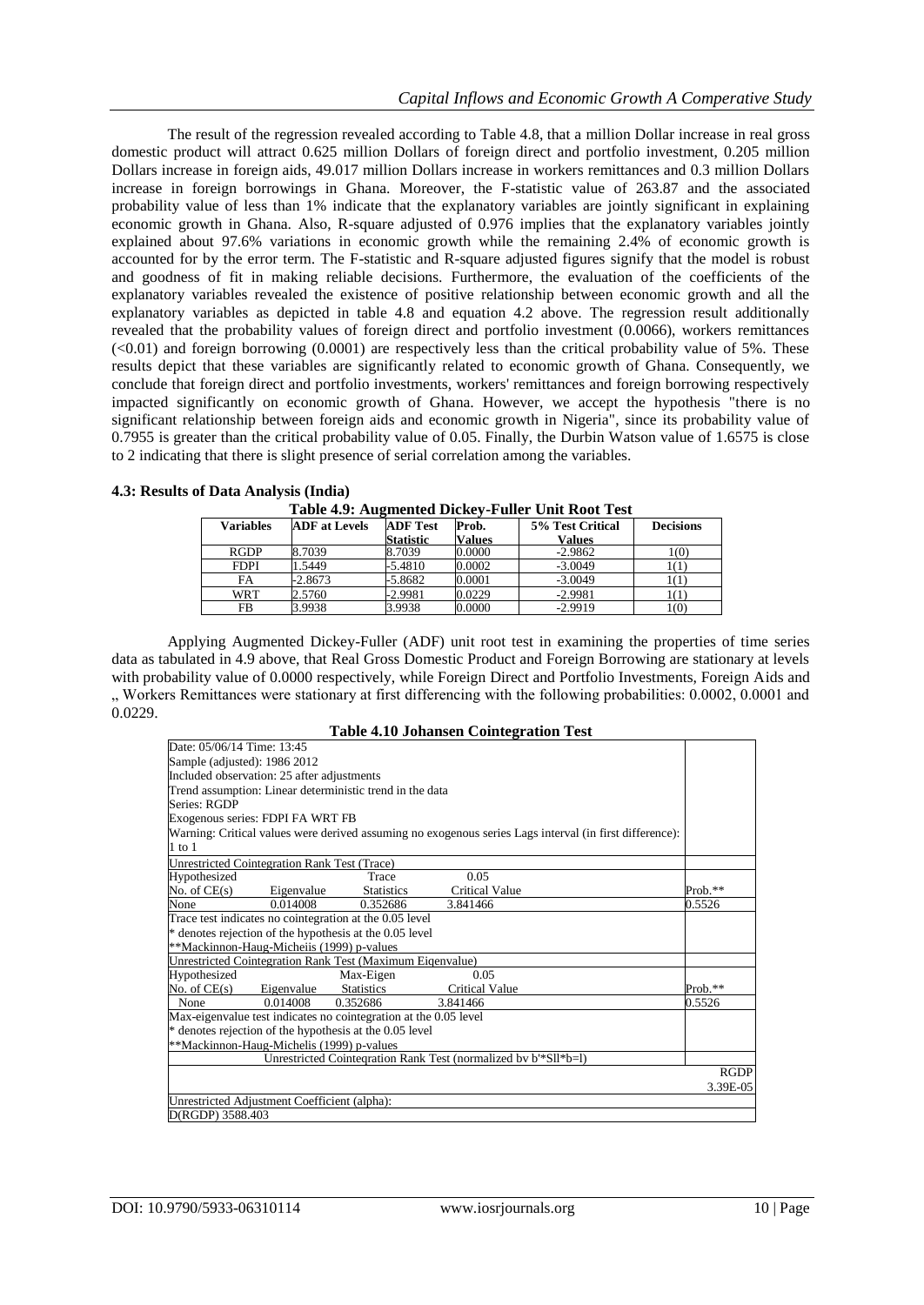Table 4.10 showed that at 5% critical value (3.841466) is greater than the Trace Statistic and Maximum Eigenvalue Statistic (0.352686) and probability values of 0.5526 respectively. This is an indication of no cointegrating equation and therefore necessitated the acceptance of the null hypothesis of no cointegration among the variables.\*

| Pairwise Granger Causalty Test Date: 05/06/14 Time: 13:45 |     |             |        |
|-----------------------------------------------------------|-----|-------------|--------|
| Sample: 1986 2012 Lags:2                                  |     |             |        |
| Null Hypothesis:                                          | Obs | F-Statistic | Prob.  |
| FDPI does not Granger Cause RGDP                          | 25  | 1.98595     | 0.1634 |
| RGDP does not Granger Cause FDPI                          |     | 7.44575     | 0.0038 |
| FA does not Granger Cause RGDP                            | 25  | 2.90273     | 0.0782 |
| RGDP does not Granger Cause FA                            |     | 0.31227     | 0.7353 |
| WRT does not Granger Cause RGDP                           | 25  | 0.71856     | 0.4996 |
| RGDP-does not Granger Cause WRT                           |     | 10.7048     | 0.0007 |
| FB does not Granger Cause RGDP                            | 25  | 2.86207     | 0.0807 |
| RGDP does not Granger Cause FB                            |     | 2.38153     | 0.1181 |
| FA does not Granger Cause FDPI                            | 25  | 0.04837     | 0.9529 |
| FDPI does not Granger Cause FA                            |     | 1.31237     | 0.2914 |
| WRT does not Granger Cause FDPI                           | 25  | 16.0845     | 7.E-05 |
| FDPI does not Granger Cause WRT                           |     | 8.10508     | 0.0026 |
| FB does not Granger Cause FDPI                            | 25  | 4.86631     | 0.0190 |
| FDPI does not Granger Cause FB                            |     | 0.93425     | 0.4094 |
| WRT does not Granger Cause FA                             | 25  | 1.00585     | 0.3835 |
| FA does not Granger Cause WRT                             |     | 0.24301     | 0.7865 |
| FB does not Granger Cause FA                              | 25  | 0.78343     | 0.4704 |
| FA does not Granger Cause FB                              |     | 0.54183     | 0.5900 |
| FB does not Granger Cause WRT                             | 25  | 2.57406     | 0.1012 |
| WRT does not Granger Cause FB                             |     | 1.92444     | 0.1720 |

The results of the Granger Causality test showed that there are bi-directional causal relationship exist only between Workers Remittances and Foreign Direct and Portfolio Investment in agreement with Table 4.1. One directional causal relationship exists from Real Gross Domestic Product to Foreign Direct and Portfolio Investment; Real Gross Domestic Product to Workers Remittances; Foreign Borrowing to Foreign Direct and Portfolio Investment. However, no causal relationship exist between Foreign Aids and Real Gross Domestic Product; Foreign Borrowing and Real Gross Domestic Product; Foreign Aids and Foreign Direct and Portfolio Investment; Workers Remittances and Foreign Aids; Foreign Borrowing and Foreign Aids and Foreign Borrowing and Workers Remittances.

#### **Table 4.12: Results of Regression Analysis**

Dependent Variable: RGDP Method: Least Squares Date: 05/06/14 Time: 11:08 Sample: 1986 2012 Included observations: 27

| Variable           | Coefficient  | Std. Error<br>t-Statistic | Prob.    |
|--------------------|--------------|---------------------------|----------|
| C                  | 61942.02     | 5882.467<br>10.52994      | 0.0000   |
| <b>FDPI</b>        | 0.134621     | 1.210914<br>0.111173      | 0.9125   |
| FA                 | $-4.271482$  | 2.759353<br>$-1.548001$   | 0.1359   |
| <b>WRT</b>         | 1.512552     | 0.343001<br>4.409759      | 0.0002   |
| <b>FBI</b>         | 0.076871     | 0.096054<br>0.800292      | 0.4321   |
| R-squared          | 0.969283     | Mean dependent var        | 93765.34 |
| Adjusted R-squared | 0.963699     | S.D. dependent var        | 36591.33 |
| S.E. of regression | 6971.720     | Akaike info criterion     | 20.70269 |
| Sum squared resid  | $1.07E + 09$ | Schwarz criterion         | 20.94266 |
| Log likelihood     | -274.4863    | Hannan-Ouinn criter.      | 20.77404 |
| F-statistic        | 173.5564     | Durbin-Watson stat        | 0.747697 |
| Prob(F-statistic)  | 0.000000     |                           |          |

Four variables were regressed against the independent variable - Real Gross Domestic Product, the model is as stated below:

 $\begin{array}{lll} \text{RGDPt =} 61942 + 0.135 \text{FDPI - } 4.271 \text{FA} + 1.513 \text{WRT} + 0.077 \text{FB} & (4.3) \ll 10.5299 & (0.1112) & (-1.5480) & (4.40976) & (0.8003) \end{array}$  $(10.5299) (0.1112)$   $(-1.5480)$   $(4.40976)$   $(0.8003)$ 

**NB: the t-values are in parentheses**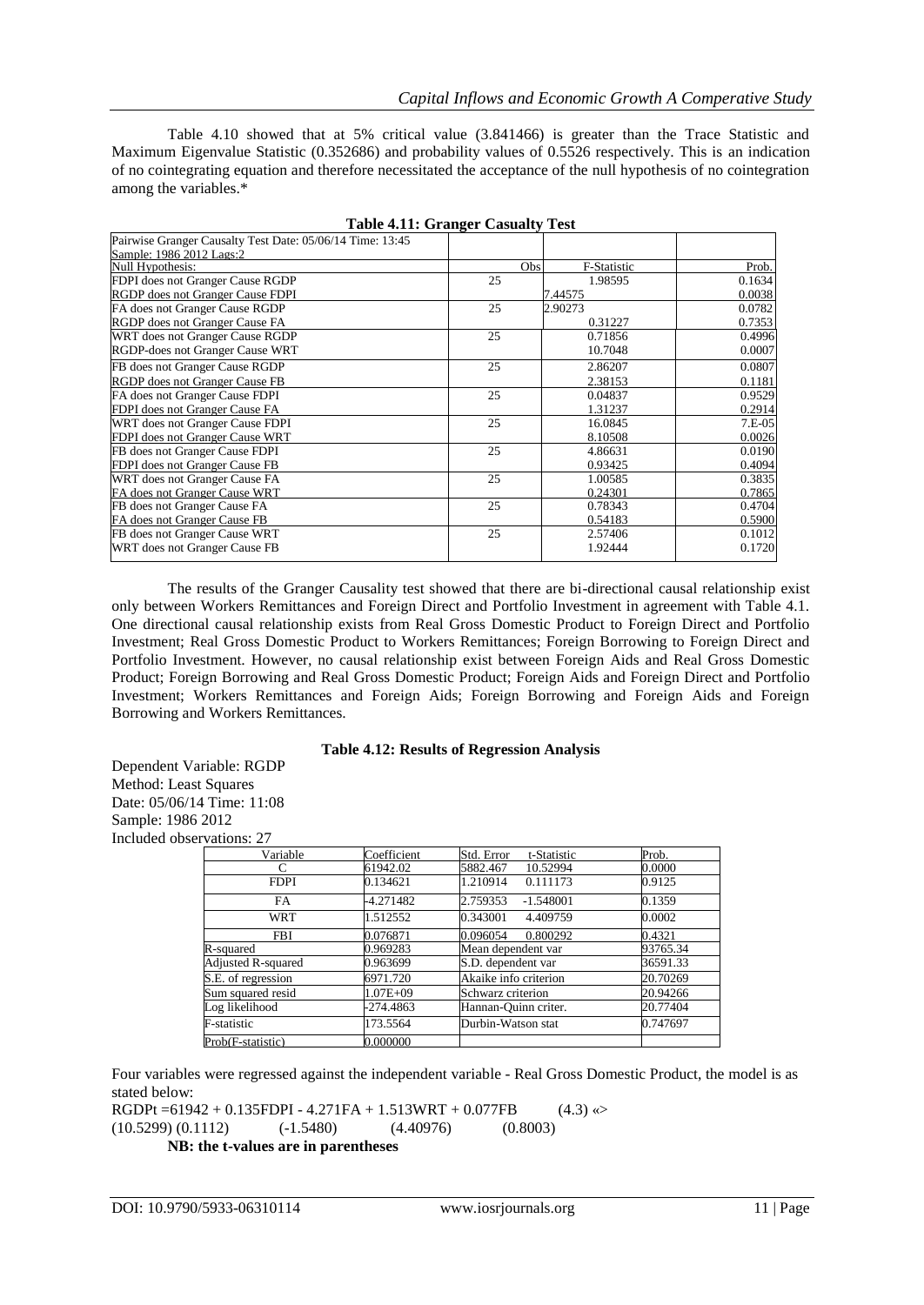The results of the regression showed that a million Dollar increase in real gross domestic product will cause 0.135 increase in foreign direct and portfolio investment, 4.271 Dollar decrease in foreign aids, 1.513 Dollar increase in workers remittances and 0.077 million Dollar increase in foreign borrowing. The result further uncovered that F-statistic value of 173.556 with associated probability value of less than 1% is an indication that the joint statistical significance hypothesis of the model cannot be rejected. Also, R-square adjusted value of 0.964 implied that the explanatory variables model jointly explained about 96.4% of the variations m economic growth while the remaining 3.6% variations in economic growth is accounted for by error term. The F-statistic and R-square adjusted figures jointly signify that the model is robust and significant in making reliable decisions in India. More so, the evaluation of the contribution to significance of the model by each of the explanatory variables revealed that foreign direct and portfolio investment, foreign aids and foreign borrowing are not statistically significant in explaining economic growth in India as depicted by their respective probability values of 0.9125, 0.1359 and 0.4321 exceed ' the critical probability value of 0.05. On the other hand, workers' remittances significantly impact on economic growth of India judging from their probability value of 0.0002 less than 0.05 critical probability value.

| <b>COUNTRY</b> |                       | <b>FDPI</b> | FA        | <b>WRT</b> | FB     | <b>CONSTANT</b> | <b>F-STATISTIC</b> | $\mathbb{R}^2$ | <b>DW</b> |
|----------------|-----------------------|-------------|-----------|------------|--------|-----------------|--------------------|----------------|-----------|
| <b>NIGERIA</b> | <b>B</b> coefficients | 4.4880      | $-1.4906$ | 5.4216     | 1.7707 | 11105.24        | 90.55              | 0.9323         | 1.3627    |
|                | t-statistic           | 3.3095      | $-1.5033$ | 5.0002     | 3.3747 | 0.6708          | 0.0000             |                |           |
|                | p-values              | 0.0035      | 0.1470    | 0.0001     | 0.0027 | 0.5093          |                    |                |           |
| <b>GHANA</b>   | <b>B</b> coefficients | 0.6247      | 0.2050    | 49.017     | 0.2997 | 4059.445        | 263.87             | 0.9759         | 1.657     |
|                | t-statistic           | 2.9989      | 0.2623    | 7.4335     | 5.0048 | 8.7845          | 0.0000             |                |           |
|                | p-values              | 0.0066      | 0.7955    | 0.0000     | 0.0001 | 0.0000          |                    |                |           |
| <b>INDIA</b>   | <b>B</b> coefficients | 0.1346      | $-4.2715$ | 1.5126     | 0.0769 | 61942.02        | 173.56             | 0.9637         | 0.7477    |
|                | t-statistic           | 0.1112      | $-1.5480$ | 4.4098     | 0.8003 | 10.5299         | 0.0000             |                |           |
|                | p-values              | 0.9125      | 0.1359    | 0.0002     | 0.4321 | 0.0000          |                    |                |           |

**Table 4.13: Statistical Table For Comparative Analysis For Nigeria, Ghana And India**

# **V. Discussion Of Results**

The findings of this study showed that capital inflows contributed significantly in the economic growth of the three countries, but the strength of their contributions marginally increased from Nigeria, India and Ghana respectively. This is depicted in table 4.13 above as the joint variations of the predicting variables explained 93.2%, 96.4% and 97.6% of economic growth in Nigeria, India and Ghana respectively. This result is validated with the values of F-statistic of Nigeria (90.55), India (173.56) and Ghana (263.87) which followed the same progression indicating that explanatory variables jointly have significant impact on the economic growth of the three countries.

The significant and positive relationship of foreign direct and portfolio investment in Nigeria as showed in table 4.13 above (t-value=3.3095, p-value=0.0035) is in line with the apicitexpectation of this study as it is supported by the previous reports of Ogundipe and Aworinde (2011), Rachidi and Saidi (2011) and Tiwari and Mutascu (2011). This finding is typically true as there are evidences of huge foreign investment in the oil and gas sector, communication sector among others by renowned multinationals in Nigeria. Also, the liberalization policy of 1986 and the consolidation of the banking sub-sector of 2004 which resulted to a boom in the Nigeria capital market are also relevant to this finding. This result is also the same for Ghana (tvalue=2.9989, p-value=0.0066) as tabulated in 4.13 above. It revealed that foreign direct and portfolio investment is positively and significantly related to her economic growth. This might be unconnected to recent divestment of foreign investment from Nigeria to Ghana, foreign investment in her agricultural sector (cocoa production) and recent oil discovery and exploration by multinational corporations. Also there are indications of enabling environment and political stability that will encourage investments to thrive in Ghana. This result is different in India as the variable was found insignificant in explain economic growth.

Foreign aids were negatively related to economic growth in Nigeria and India as showed with their individual coefficients of -1.4906 and -4.2715 in table 4.13 above. This result is in variance with our a priori expectation as well as previous studies (Sakyi, 2010 and Karras, 2006). This may be an indication that foreign aids might have not been channeled to the productive ventures in both countries. However, some findings revealed that foreign aids distorts the domestic income distribution and encourages inefficient and corrupt government in developing countries (Griffin and Enos, 1970).

Citizens of many developing economies leave the shore of their home countries to foreign countries in search of greener pastures which they may not find , domestically. They engage in different kinds of business and labours so as to make a living and repatriate others to home countries, which are always invested in education, trade, real estate, equity portfolios etc. These is obviously in connection

V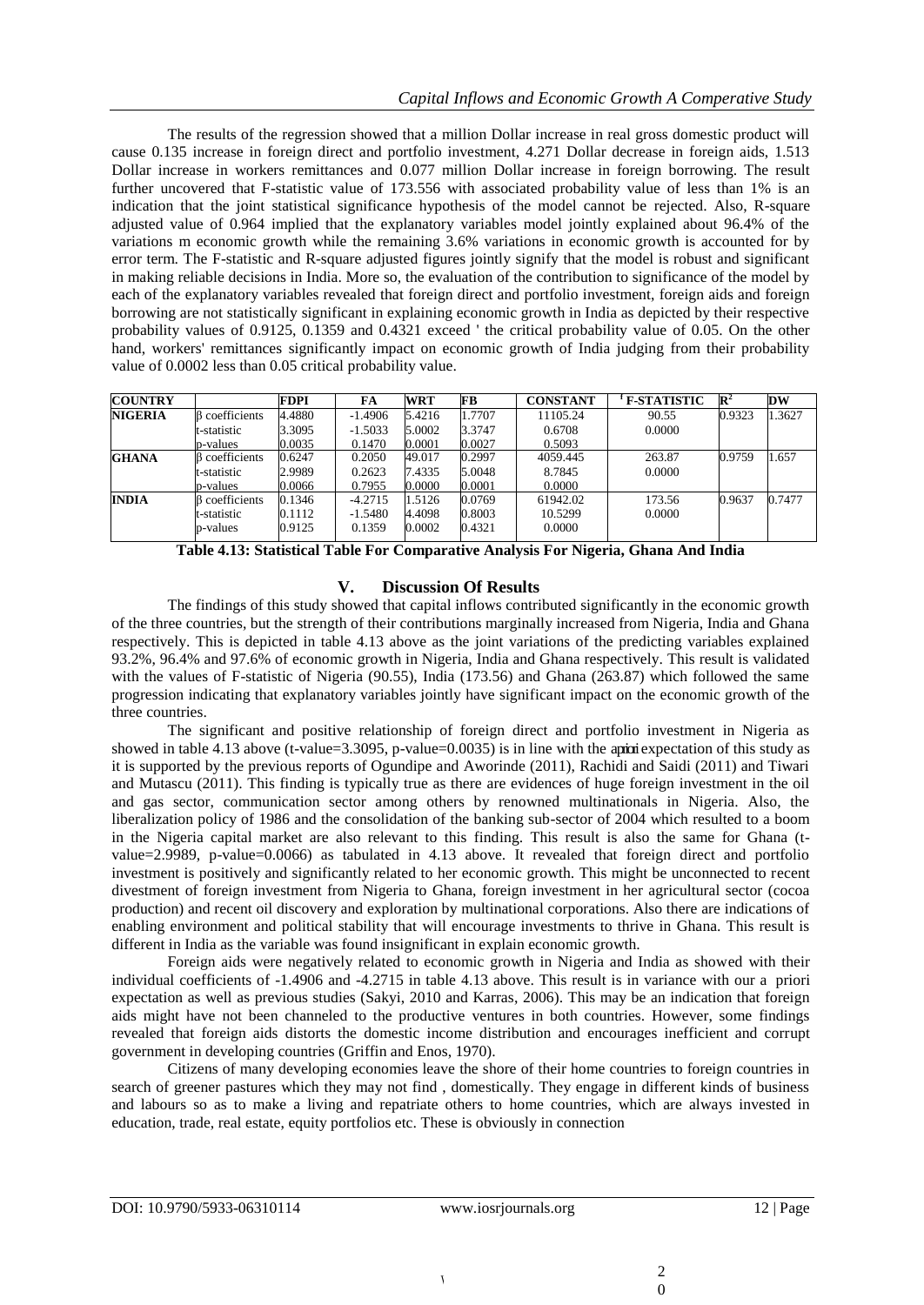with the findings of this study as-well as Newland and Patrick (2004), as workers' remittances were found to be positively and significantly related to the respective economic growth of the three countries. Specifically this finding supports the claim that Indian economy depends to a large extent ori the earnings from labour capital that is exported to the rest of the world.

Lastly, government borrows from the international market to finance her, economic activities, infrastructural development and budget deficit especially when there is savings - investment deficit in the domestic market. This study revealed that foreign borrowings positively impacted on the economic growth of Nigeria, Ghana and India but significant only in Nigeria and Ghana, as shown in table 4.13 above. This significant impact in Nigeria and Ghana could be related to the debt forgiveness by London and Paris Clubs and other foreign agencies which have freed funds used in servicing the debts to other viable ends in the economy. Furthermore, both countries may have invested their external borrowed funds wisely and productively.

## **VI. Conclusions**

The impact of capital inflows on economic growth can never be over emphasized. This study investigated this with interesting results as discussed earlier. The collective impacts of the explanatory variables on economic growth were found to be significant though not all were significant individually.

So far, the results suggest that developing economies depend so much on foreign capital inflows for their growth at the expense of their local opportunities as seen in the findings above. A country like Nigeria where the economic growth have been induced by foreign investment have not given good account of herself since this growth have not been noticed on the real sector of the economy as high rate of unemployment, poor standard of living, poor quality of education, inequality, high mortality rate as well as infrastructural decay still dominate the economy. Other source of capital like the capital market, government expenditure remains veritable in closing the resource gap of developing economies. At the same time, economic diversification as well as a better enabling environment for foreign investment to thrive is also inevitable.

#### **VII. Recommendations**

Going by the findings of this study, the following recommendations were made to improve the contribution of capital inflows in economic growth of developing economies specifically Nigeria, Ghana and India:

- Developing economies should attract more of foreign direct and portfolio investments and
- borrow more for the purpose economic growth.
- Developing countries should make their economies investment friendly since foreign
- investments have tendency of growing their economies.
- Workers remittances should be encouraged in developing economies.
- Governments of developing countries should make policies that will make local investments to
- thrive so as to complements foreign capital inflows.
- Foreign aids should be channeled to productive ends to so as to contribute to economic growth
- in the developing countries.

#### **References**

- [1]. Adeniyi, O., Omisakin, O., Egwaikhide, F.O. and Oyinlola, A. (2012), "Foreign Direct Investment,
- [2]. Economic Growth and Financial Sector Development in Small Open Developing Economies", Economic Analysis and Policy, Vol. 42 No. 1.
- [3]. Aurangeb and Haq A. (2012), "Impact of Foreign Capital Inflows on Economic Growth in Pakistan", European Journal of Economics, Finance and Administrative Sciences ISSN 1450-2275 Issue 46. [www.euroiournals.com/EJEFAS.htm.](http://www.euroiournals.com/EJEFAS.htm)
- [4]. Boskovska D. (2006), "The Role of the Foreign Capital in the Integration Process of Republic of Macedonia", The Amfiteatru Economic Journal Vol. 8, pp. 114-121.
- [5]. Caves, R.E. (1971), "International Corporations: The Industrial Economics of Foreign Investment",Economica, XXXIII, pp.5-6
- [6]. Chatterjee, S. and Turnosky S.J. (2005), " Foreign Aid and Economic Growth: The Role of Flexible Labour Supply": A Paper Presented at the Annual Conference of the Royal Economic Society in Swansea.
- [7]. Dunning, J.F. (1993), The Globalisation of Business, London: Routledge.
- [8]. Dunning, J.F. (1980), "Towards and Ecletic Theory of International Production, Journal of International Studies, Vol. Xf, pp.9-31.
- [9]. Edwards, S. (2004), "Financial Openness, Sudden Stops and the Current Account Reversal", AmericanEconomic Review, Vol. 94, pp. 59-64.
- [10]. Ekeocha, P. C., Ekeocha, C. S., Malaolu, V. and Oduh, M. 0. (2012), "Modelling the Long Run Determinants of Foreign Portfolio Investment in Nigeria", Journal of Economics and Sustainable Development, Vol.3, No.8. www.iiste.org.
- [11]. Engle, R.F. and Granger, C. W. 1 (1987), "Cointegration and Error Correction: Representation, Estimation and Testing", Econometrica, Voi. 55, pp.251-276.
- [12]. Ezeabasili, V. N. Isu, H.O. and Mojekwu IN. (2011), "Nigeria's External Debt and Economic Growth: An Error Correction Approach, International Journal of Business and Management Vol. 6, No.5[. www.ccsenet.ora/iibm.](http://www.ccsenet.ora/iibm)
- [13]. Fambon, S. (2013), "Foreign capital inflow and economic growth in Cameroon", WIDER Working Paper No.2013/124.
- [14]. Griffin, K.B. and Enos, J.L. (1970),"Foreign Assistance; Objectives and Consequences", Economic Development and Cultural Change, Vol. 18, No. 3, pp. 313-327. Gupta, K.L. (1970), "Foreign Capital and Domestic Savings: A Test, of Haavelmo's Hypothesis with Cross Country Data: Review of Economics and Statistics, Vol. 52, No. 2, pp. 214-216.